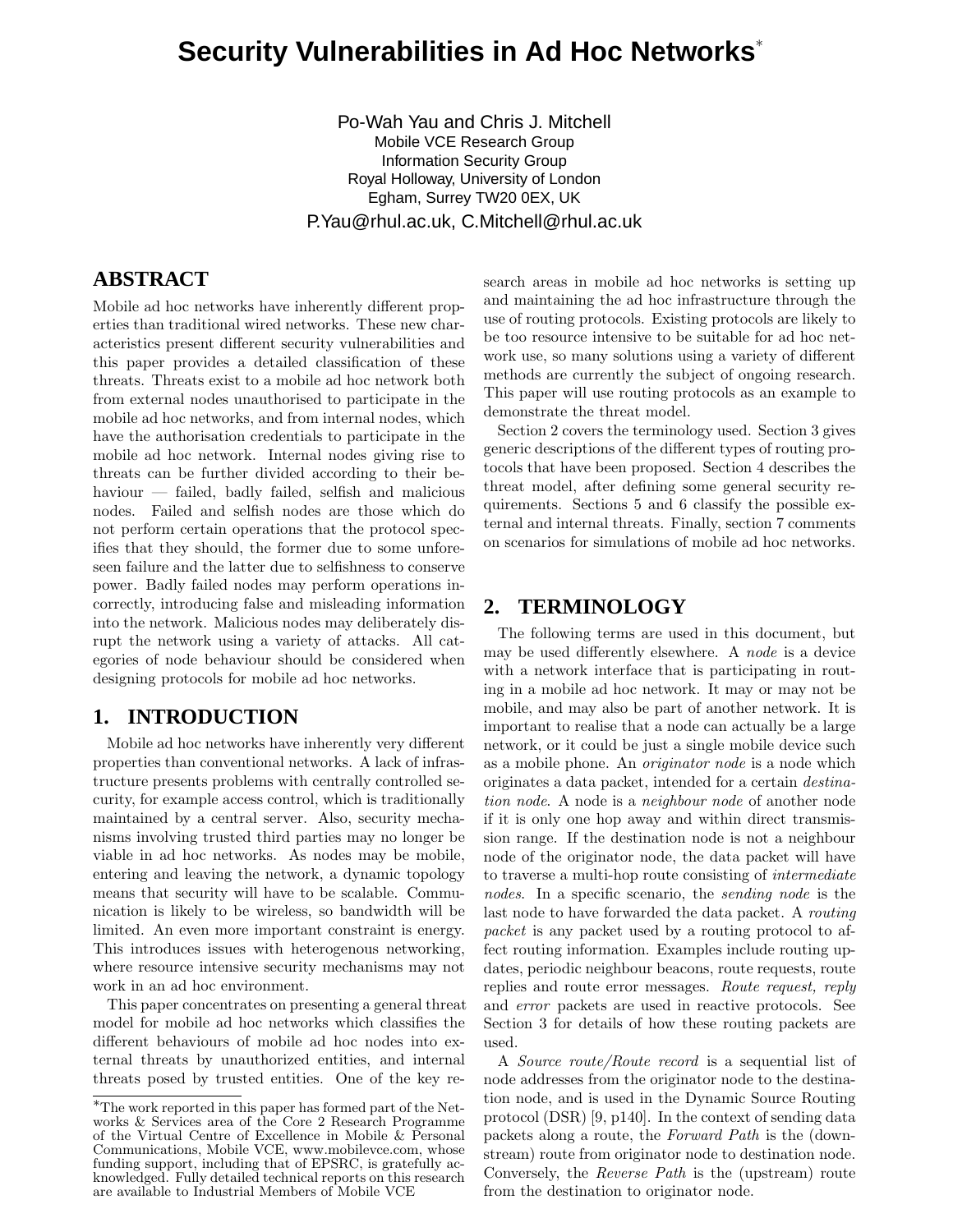# **3. MOBILE AD HOC ROUTING**

Routing is a major area of research in ad hoc networks, as the characteristics of ad hoc networks pose many new challenges by comparison with traditional wired area networks. Existing protocols are likely to be too resource intensive to be suitable for ad hoc use, so many solutions using a variety of methods are being proposed and studied. The Internet Engineering Task Force (IETF) has set up a working group called  $\text{MANET}^1$ , with the objective of selecting the most suitable protocols 2 . There are two main types of ad hoc network routing protocols, pro-active and reactive protocols. Within these categories, different implementations use a variety of techniques to find and maintain routes. Most routing protocols are table-driven, where information is processed and stored in routing tables, but other novel methods have been proposed.

Reactive protocol operation is typically divided into a route discovery cycle and route maintenance. A node initiates route discovery when it needs to send a data packet to a destination whose route is unknown. This typically involves broadcasting some form of route request message, where an intermediate or the destination node itself can provide the originator node with a reply, containing the route to the destination. Route maintenance is required as there are no periodic route update messages. Instead, when a link break is detected between two nodes, one or both nodes are responsible for propagating error information about the broken link to all affected parties. Examples of reactive routing schemes are the Ad hoc On-Demand Distance Vector (AODV) <sup>3</sup> protocol [12]; Dynamic Source Routing (DSR) 3 [9], which uses 'source routes' and finally, Location Aided Routing (LAR) [14] which is a location assisted protocol, using geographical coordinates to increase the efficiency of routing.

Pro-active protocols use periodic topology updates to disseminate route information throughout the whole network, but try to minimise the information being sent in order to save bandwidth. Various techniques are used to achieve this, as exemplified by Optimised Link State Routing (OLSR) [3] and Topology Broadcast Reverse Path Forwarding (TBRFP)<sup>3</sup> [1].

Hybrid routing protocols use both pro and reactive techniques to control a hierarchical architecture. The Zone Routing Protocol  $\text{ZRP}^3$  [5, 6] is a hybrid protocol which actually combines three sub-protocols the Interzone Routing Protocol (IERP) 3 , the Intrazone Routing Protocol (IARP) <sup>3</sup> and the Broadcast Resolution Protocol (BRP) 2 .

Other hierarchical protocols have been proposed which function on top of another routing protocol. Both Fisheye State Routing (FSR) 3 [11] and Landmark Routing  $(LANMAR)^3$  [4] attempt to introduce optimisations by organising an implicit hierarchy on top of a proactive routing protocol.

# **4. THEROUTINGTHREATMODEL**

1 http://www.ietf.org/html.charters/manet-charter <sup>2</sup>The current IETF Internet-Drafts of MANET routing protocols can be found at routing protocols can be found at http://www.ietf.org/ids.by.wg/manet.html <sup>3</sup>Currently being considered for adoption as an IETF standard

This section describes the threat model for ad hoc networks. Section 4.1 defines the security services which are covered in the threat model, before sections 5 and 6 elaborate on how ad hoc nodes can behave.

## **4.1 Ad Hoc Network Routing Threats**

The main threats to an ad hoc network routing protocol are as follows. This list also provides the basis for a generic list of security requirements.

- Confidentiality. The primary confidentiality threat in the context of routing protocols is to the privacy of the routing information itself, which leads to a secondary privacy threat to information such as the network topology, geographical location, etc.
- *Integrity*. The integrity of a network depends on all nodes in the network following correct routing procedures so that every node has correct routing information. Therefore threats to integrity are those which either introduce incorrect routing information or alter existing information.
- Availability. This is defined as access to routing information at all times upon demand. If a route exists to a mobile node, then any node should be able to get that route when they require it. Also a routing operation should not take an excessive amount of time to perform, delaying a node from receiving up-to-date route information. Related to this, a node should be able to carry out normal operations without excessive interference caused by the routing protocol or security.
- *Authorisation*. An unauthorised node is one which is not allowed to have access to routing information, and is not authorised to participate in the ad hoc routing protocol. There is no assumption that there is an explicit and formal protocol, simply an abstract notion of authorisation. However, as discussed below, formal identity authentication is a very important security requirement, needed to provide access control services within the ad hoc network.
- Dependability and reliability. One of the most common applications for ad hoc networks is in emergency situations when the use of wired infrastructure is infeasible. Hence, routing must be reliable, and emergency procedures may be required. For example, if a routing table becomes full due to memory constraints, a reactive protocol should still be able to find an emergency route to a given destination.
- Accountability. This will be required so that any actions affecting security can be selectively logged and protected, allowing for appropriate reaction against attacks. As explained below, the misbehaviours demonstrated by different types of nodes will need to be detected, if not prevented. Event logging will also help provide non-repudiation, preventing a node from repudiating involvement in a security violation.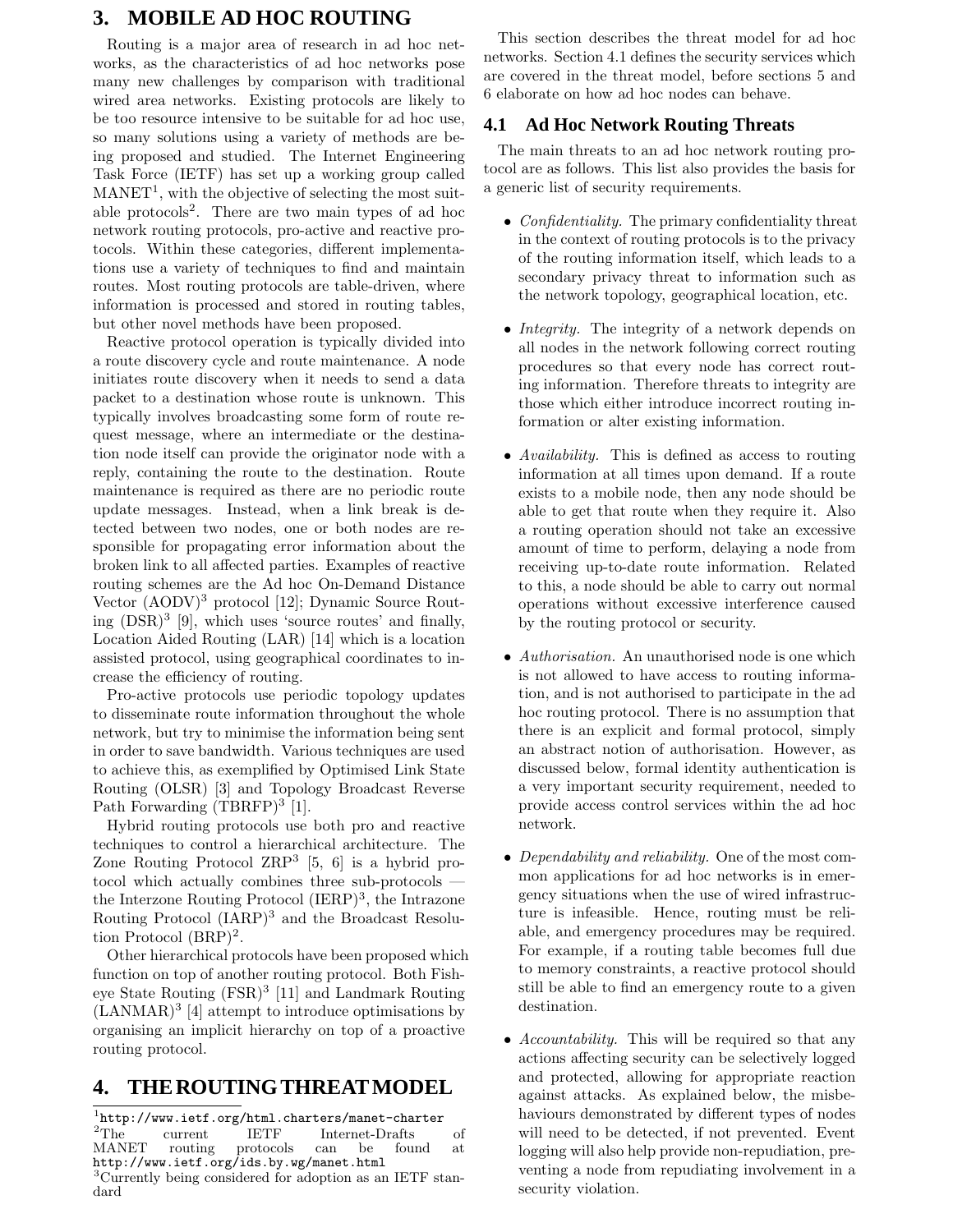## **4.2 Internal and External Threats**

The threat model used here distinguishes between external and internal attacks — see also [16, p.25]. External attacks are performed by unauthorised nodes or entities. These threats are likely to be more easily detected than threats from internal nodes. Internal attacks are posed by internal nodes, i.e. they are performed by authorised nodes within the ad hoc network. These threats are thus likely to be more difficult to detect as they arise from trusted sources.

In the text below, 'correct' data packets and 'correct' procedures are simply those that adhere strictly to the routing protocol being used. By contrast 'incorrect' data packets and 'incorrect' procedures are those which are in any way different to the format and behaviour as stated in the protocol. 'False' data packets are data packets that are of the correct protocol format, but contain false information.

# **5. EXTERNAL THREATS**

In the presence of an authentication protocol to protect the upper layers, external threats are directed at the physical and data link layers. Physical layer security is intrinsically difficult to provide due to the possibly mobile nature of ad hoc nodes.

We divide external threats into two major categories: passive eavesdropping, where the adversary simply listens to transmitted signals, and active interference, where the opponent sends signals or data designed to disrupt the network in some way.

#### *5.0.1 Passive eavesdropping*

This can allow unauthorised principals to listen to and receive messages including routing updates. An unauthorised node will be able to gather data that can be used to infer the network topology, and other information such as the identities of the more heavily used nodes which forward or receive data. Hence, techniques may be needed to hide such information. Eavesdropping is also a threat to location privacy. Note that passive eavesdropping also allows unauthorised nodes to discover that a network actually exists within a geographical location, by just detecting that there is a signal present. Traffic engineering techniques have been developed to combat this.

#### *5.0.2 Active Interference*

The major threat from active interference is a denial of service attack caused by blocking the wireless communication channel, or distorting communications. The effects of such attacks depend on their duration, and the routing protocol in use. With regard to the routing of data packets, reactive routing protocols may see a denial of service attack as a link break. Route maintenance operations will cause most protocols to report the link as broken so that participating nodes can find an alternative route. Proactive routing protocols do not react immediately to non-delivery of data packets. If the route is believed to be broken, it will eventually be timed out and deleted.

Probably the most serious type of denial of service attack is a sleep deprivation torture attack [13, p4], where node energy is deliberately wasted. With limited power

and resources, prevention of such attacks is of utmost importance. Security against such attacks has already been extensively studied and developed by the military for packet radio networks. Spread spectrum technology is designed to be resistant to noise, interference, jamming, and unauthorized intrusion [7].

It is prudent to note that protection against sleep deprivation torture cannot be achieved at the physical layer, even though power constraint is indeed a physical layer attribute. The fact that power levels affect all ad hoc network operations makes securing such networks particularly difficult.

There are also threats to integrity, e.g. where an external attacker can attempt to replay old messages, or change the order of messages. Old messages may be replayed to reintroduce out-of-date information. Out-ofdate routing information could lead to further denial of service attacks as nodes try to use old but invalid routes, or delete current valid routes. If the routing protocol utilises neighbour sensing by monitoring received data packets, replaying old packets may falsely lead nodes into believing that an 'old' link with a neighbour has become active and usable again.

## **6. INTERNAL THREATS**

The threats posed by internal nodes are very serious, as internal nodes will have the necessary information to participate in distributed operations. Internal nodes can misbehave in a variety of different ways; we identify four categories of misbehaviour — failed nodes, badly failed nodes, selfish nodes and malicious nodes.

Note that two misbehaving nodes within the same category may exhibit different degrees of incorrect node behaviour. For example, some nodes will be more selfish than others. Also, a node may demonstrate behaviours from more than one category — indeed, this may even be the typical case.

## **6.1 Failed Nodes**

Failed nodes are simply those unable to perform an operation; this could be for many reasons, including power failure and environmental events. The main issues for ad hoc routing are failing to update data structures, or the failure to send or forward data packets, including routing messages. This is important as those data packets may contain important information pertaining to security, such as authentication data and routing information. A failure to forward route error messages will mean that originator nodes will not learn of broken links and continue to try to use them, creating bottlenecks. The threat of having failed nodes is most serious if failed nodes are needed as part of an emergency route, or form part of a secure route.

## **6.2 Badly Failed Nodes**

Badly failed nodes exhibit features of failed nodes such as not sending or forwarding data packets or route messages. In addition they can also send false routing messages, which are still correctly formatted, but which contain false information and are a threat to the integrity of the network. For example, false route requests for a node which does not exist may circulate in the ad hoc network using up valuable bandwidth, as no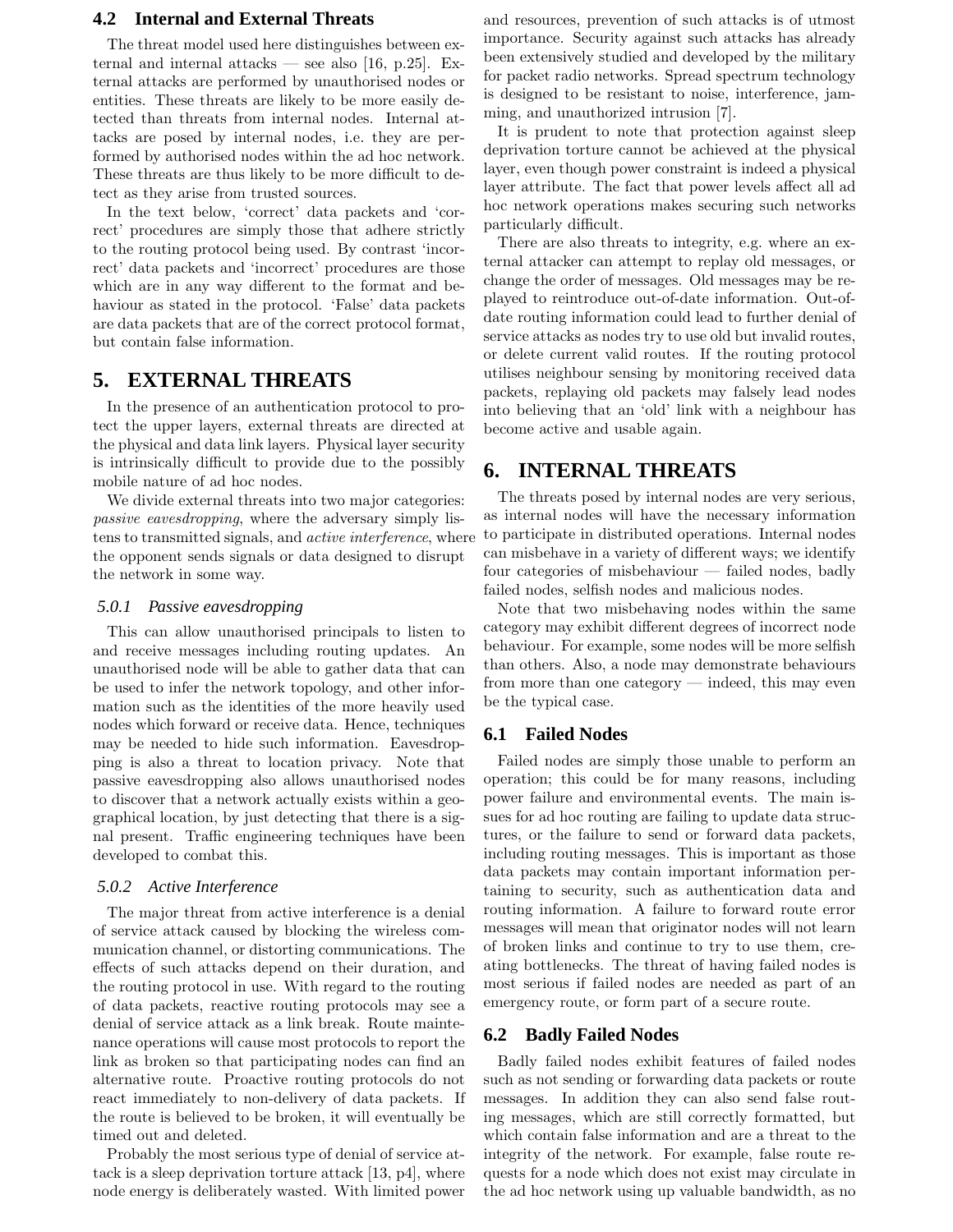node can provide a suitable reply. Unnecessary route requests for routes which badly failed nodes already have, might also be sent. False route replies in response to a true route request may result in false routes being set up and being propagated through the network. False route error messages will cause working links to be marked as broken, potentially initiating a route maintenance procedure.

Protocols which rely on neighbour sensing operations are also vulnerable, as false messages may cause nodes to 'sense' extra neighbours. This is especially true in protocols such as LANMAR, which do not rely on a specific neighbour sensing message, but if a routing control message is received directly which contains an unknown source address, then that address is used as a new neighbour [4, p2].

Protocols such as AODV include within the route error messages a list of affected nodes to which the route errors should be unicast [12, p211]. If this list is large, then the threat not only affects network integrity, but is also a denial of service attack, as resources and bandwidth are being used up by the large volume of route error messages sent, and the unnecessary route requests and replies used to find alternative routes.

## **6.3 Selfish Nodes**

Selfish nodes exploit the routing protocol to their own advantage, e.g. to enhance performance or save resources. Selfish nodes are typified by their unwillingness to cooperate as the protocol requires whenever there is a personal cost involved, and will exhibit the same behaviours as failed nodes, depending on what operations they decide not to perform. Packet dropping is the main attack by selfish nodes, where most routing protocols have no mechanism to detect whether data packets have been forwarded, DSR being the only exception [9]. Thus, another pattern of behaviour to consider is partial dropping, which could be difficult to prevent and detect. It is important to emphasise that, in this model, selfish nodes do not perform any action to compromise network integrity by actively introducing incorrect information.

## **6.4 Malicious Nodes**

Malicious nodes aim to deliberately disrupt the correct operation of the routing protocol, denying network services if possible. Hence, they may display any of the behaviours shown by the other types of failed nodes. The impact of a malicious node's actions is greatly increased if it is the only link between groups of neighbouring nodes.

#### *6.4.1 Denial of Service Attacks*

The most common threats lead to a denial of service attack, which in turn induces the 'sleep deprivation torture' attack [13, p4]. Malicious nodes cause other nodes to exhaust their resources by getting other mobile nodes to do unnecessary processing using correct or incorrect information. Those nodes which use up their power resources will eventually become unable to operate under normal circumstances. A sleep deprivation torture attack is particularly viable for ad hoc networks, due to the power constraints likely for mobile nodes. There are a variety of ways to achieve the objective of this denial of service attack. For example, in proactive protocols a malicious node could advertise topology updates with lots of false routes and addresses so that the route table calculation will take more time and resource. This is also an attack on network integrity.

#### *6.4.2 Attacks on Network Integrity*

Many denial of service attacks are also threats to network integrity, exploiting the routing protocol to introduce incorrect routing information. Another factor is that the more densely populated is the area in which a malicious node attacks, the more nodes will be affected. Protocols such as OLSR use a pure flooding mechanism so false information will be relayed to every node [3, p4]. With the hierarchical FSR protocol, participating nodes far away from the malicious node will be less sensitive to its injected false information, especially in a multi-scope implementation [11, p2]. Hence, the preferred environment for a malicious node in a FSR controlled network is to have few scopes of a large size, to make sure false information is periodically broadcast as often and to as many nodes as possible.

#### *6.4.3 Attacking Neighbour Sensing Protocols*

Malicious nodes can either force nodes to incorrectly add neighbours when they do not exist, or cause nodes to ignore valid neighbour nodes. The method will depend on the neighbour sensing protocol but most require the receipt of some form of message. As with a badly failed node, a malicious node can send a neighbour sensing message with a false source address to cause the same effects.

For a malicious node to cause another node to ignore its neighbours, it could perform an active denial of service attack similar to external nodes. However, this could also be easily detected. Thus, this attack will be more successful for the malicious node if it could exploit some other operation such as a blacklist. If a bidirectional MAC<sup>4</sup> protocol is in use, DSR uses a blacklist for neighbours a node believes it has asymmetrical links with [9]. Thus, a malicious node could just try to block transmission in one direction to cause the node to be added to its blacklist. Blacklisted entries either expire or are deleted when bi-directional communication has been confirmed. So, conversely, a malicious node could try to force a node to delete neighbours from its blacklist by masquerading as a blacklisted node, and forward a route request, whose source header contains details of the blacklisted node (its IP address etc.). A similar attack can be achieved with AODV [12].

#### *6.4.4 Misdirecting Traffic*

As previously mentioned, a malicious node can usually masquerade by just using a false source address in the data packets it sends, as described in FSR [11]. In FSR, nodes examine the IP Header source address and use it as a neighbour address. If the malicious node uses a false address which belongs to another node, then it can affect network integrity by getting all nodes in the network to point their routes to the malicious node, instead of the true owner of the source address. A malicious node can do this in a reactive protocol by reply-

<sup>4</sup>Medium Access Control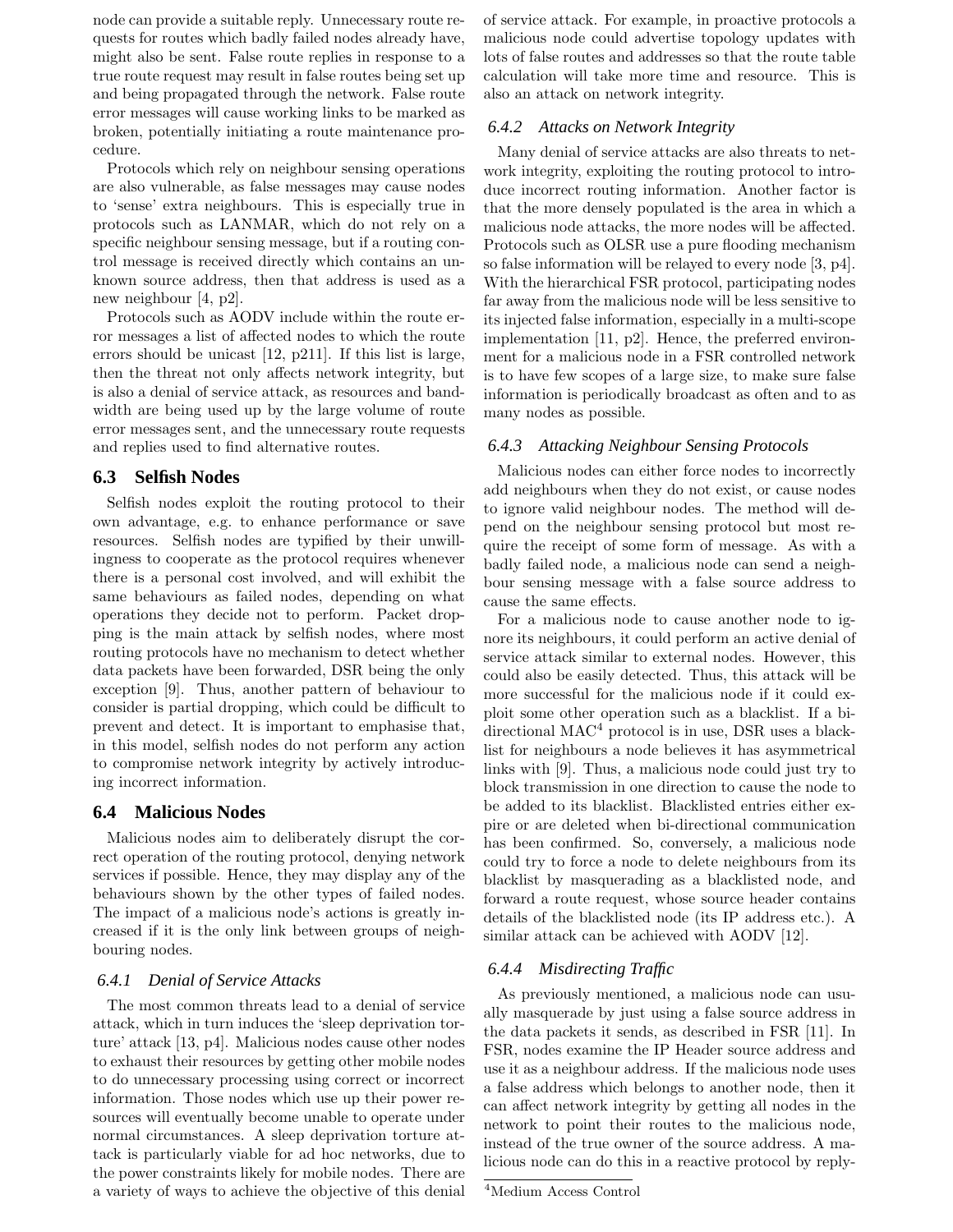ing to route requests before the original owner can, and the same effect can be achieved in a proactive protocol where the malicious node just advertises false routes in the hope they get accepted before the true routes. The malicious node will then receive any information which was intended for the owner of the address. This attack has been named the 'black hole' attack [10, p4], akin to the celestial structure which sucks in all objects and matter.

Another reason for masquerading in this way is when the malicious node targets another node and cause excess traffic to be routed to it, causing a targeted sleep deprivation attack. A malicious node could send false route requests on behalf of this node, so that other nodes will then direct route replies to the node. Malicious nodes can advertise routes with attractive route metrics and high sequence number so that the likelihood of the false route being accepted is increased. However, the further away a malicious node is, the less successful this attack will be in getting the false routes accepted before the true routes.

However, as identified and addressed by [8, p2], another attack exists to cause a similar effect. In the 'Wormhole' attack, a malicious node tunnels packets. In a reactive routing network, tunnelling route requests close to the destination node will result in the tunnelled route being replied to, and all other route requests being ignored. Thus the malicious node has injected itself into the route. In a proactive routing network, the same technique can be used to tunnel neighbour sensing messages, in order to attack neighbour sensing protocols as described above.

#### *6.4.5 Exploiting Route Maintenance*

Malicious nodes can simply propagate false route error messages so that valid working links are marked as broken. Resources will be used in attempts to repair the links or find alternative routes. An alternative attack may be for a malicious node to coerce another node into sending route error messages by blocking an operational link (e.g. by blocking acknowledgments in DSR [9, p147]). This attack can also be performed by an external attacker.

## *6.4.6 Attacking Sequence Numbers and Duplicate Mechanism*

Unique sequence numbers prevent replay attacks of old data packets. However, this mechanism can also be exploited to cause a denial of service. A malicious node could flood the network with as many messages with false source addresses containing as many high sequence numbers as possible. Thus any true messages sent will be discarded as duplicated or out of sequence. This attack is possible because most protocols require nodes to maintain their own sequence number counter, and do not take into account the sequence numbers of received messages. Note that this discussion refers to message identifier sequence numbers and not the sequence numbers used to guarantee route freshness as in AODV and OLSR.

#### *6.4.7 Attacks on Protocol Specific Optimisations*

There are many protocol specific attacks. The following describes an attack on the DSR salvaging operation which is used to find alternative routes when a link break is detected [9, p151].

Using the attacks just described above, the malicious node injects into the network as many routes, with as many different next hops, as possible, all of which do not exist and all point to the same target. The malicious node then sends a data packet addressed for that non-existent target. This is a denial of service attack as an intermediate node will now attempt to send route error messages for each next-hop from which it tries to gain an acknowledgement. The intermediate node then tries to salvage the data packet by finding an alternative route. The alternative route is likely to be another false route and this carries on until the data packet has been the subject of MAX SALVAGE TIMES salvage attempts. Of course the malicious node can just send a data packet for the same target to repeat the denial of service.

# **7. PROTOCOL, MECHANISM AND SIMULATION DESIGN ISSUES**

A motivation for this threat model is to produce more realistic scenarios and simulations, in order to properly test security mechanisms designed to cope with all the different types of node behaviour, producing feasible solutions which will work in a real and practical system. Early simulations of ad hoc networks have often been too 'clean' or 'vanilla' where the system runs too smoothly and uniformly. Network topology has a major impact on the effect of the realisation of threats. Thus the following properties affect the possible threats identified in the threat model, and should be considered when designing secure protocols and simulation studies to test such protocols.

- Size. It is a prerequisite that the network size should be changeable. Indeed, size should be made a dynamic variable which changes as nodes enter and leave the ad hoc network. Simulations should ideally also cover the case where large numbers of nodes simultaneously enter or leave the network.
- Density of nodes. Denial of service threats will be more difficult to achieve in crowded than sparsely populated areas. The simple reason is that the more nodes there are, the more possible alternative routes exist. However, threats to network integrity may be more serious in dense areas as any false information will propagate faster.
- *Position of nodes*. This describes the problem of nodes which drift in and out of transmission range of the ad hoc network at the perimeter, and also any partitioning where only a few nodes link two groups of nodes. Here the perimeter of the network may be the actual physical perimeter, or the logical perimeter of a collection of network nodes which are cooperating with each other. Denial of service threats are more serious here, as boundary nodes will have fewer routes to the rest of the ad hoc network. In both scenarios, there are fewer routes to attack to perform a successful a denial of service attack.
- Grouping. Allied to the position of nodes should be some means of simulating the grouping of nodes.